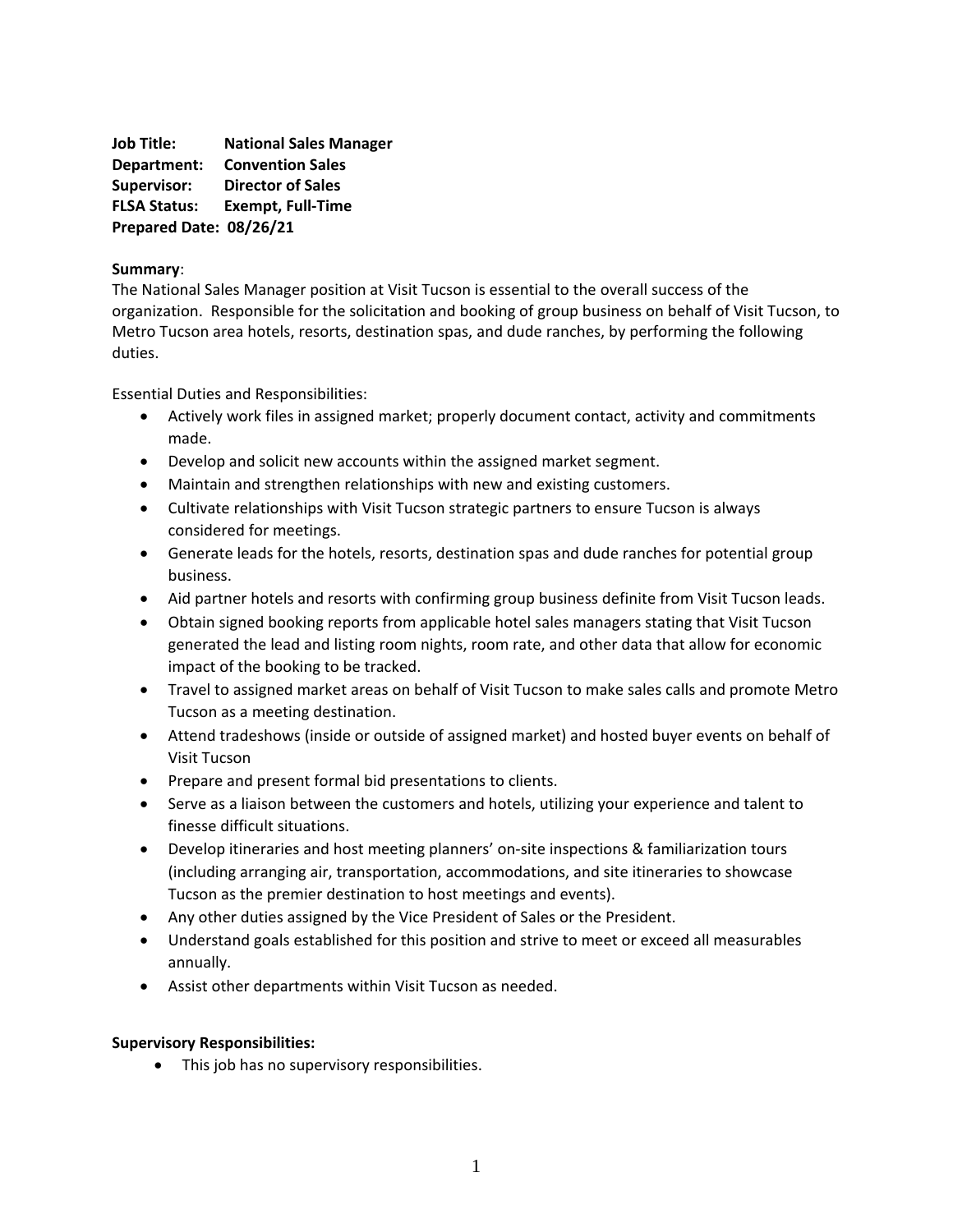## **Qualifications:**

- To perform this job successfully, an individual must be able to perform each essential duty satisfactorily. The requirements listed below are representative of the knowledge, skill, and/or ability required. Reasonable accommodations may be made to enable individuals with disabilities to perform the essential functions.
- Visit Tucson requires all employees to be vaccinated against Covid 19 & maintain vaccination status as suggested by the CDC (booster shot), you will be asked to provide proof of vaccination upon application.

## **Education and/or Experience:**

• Bachelor's degree (B.A.) from an accredited four-year college or university; and minimum of one to two years related hospitality industry sales experience and/or training; or equivalent combination of education and experience. The ideal candidate will have an extensive hotel group sales background and possess the ability to sell Tucson as a destination for meetings and conventions.

## **Competencies:**

- To perform the job successfully, an individual should demonstrate the following competencies:
- **Customer Service**  Respond promptly to customer needs; solicit customer feedback to improve service; respond to requests for service and assistance.
- **Teamwork**  Balance team and individual responsibilities; exhibit objectivity and openness to others' views; contribute to building a positive team spirit.
- **Ethics** Treat people with respect; inspire the trust of others; work with integrity and ethically; uphold organizational values.
- **Organizational Support** Follow policies and procedures; support organization's goals and values; benefit organization through outside activities.
- **Judgment** Display willingness to make decisions; exhibit sound and accurate judgment; support and explain reasoning for decisions; include appropriate people in decision-making process; make timely decisions.
- **Motivation**  Set and achieve challenging goals; demonstrate persistence and overcome obstacles; measure self against standard of excellence.
- **Planning/Organizing** Prioritize and plan work activities; use time efficiently.
- **Professionalism** Approach others in a tactful manner; react well under pressure; treat others with respect and consideration regardless of their status or position; accept responsibility for own actions; follow through on commitments.
- **Diversity** –Show respect and sensitivity for cultural differences; educate others on the value of diversity; promote a harassment-free environment; build a diverse workforce.
- **Dependability** Take responsibility for own actions; commit to long hours of work when necessary to reach goals.
- **Mathematical Skills -** Ability to add, subtract, multiply and divide in all units of measure, using whole numbers, common fractions, and decimals. Ability to compute rate, ratio, and percentages.